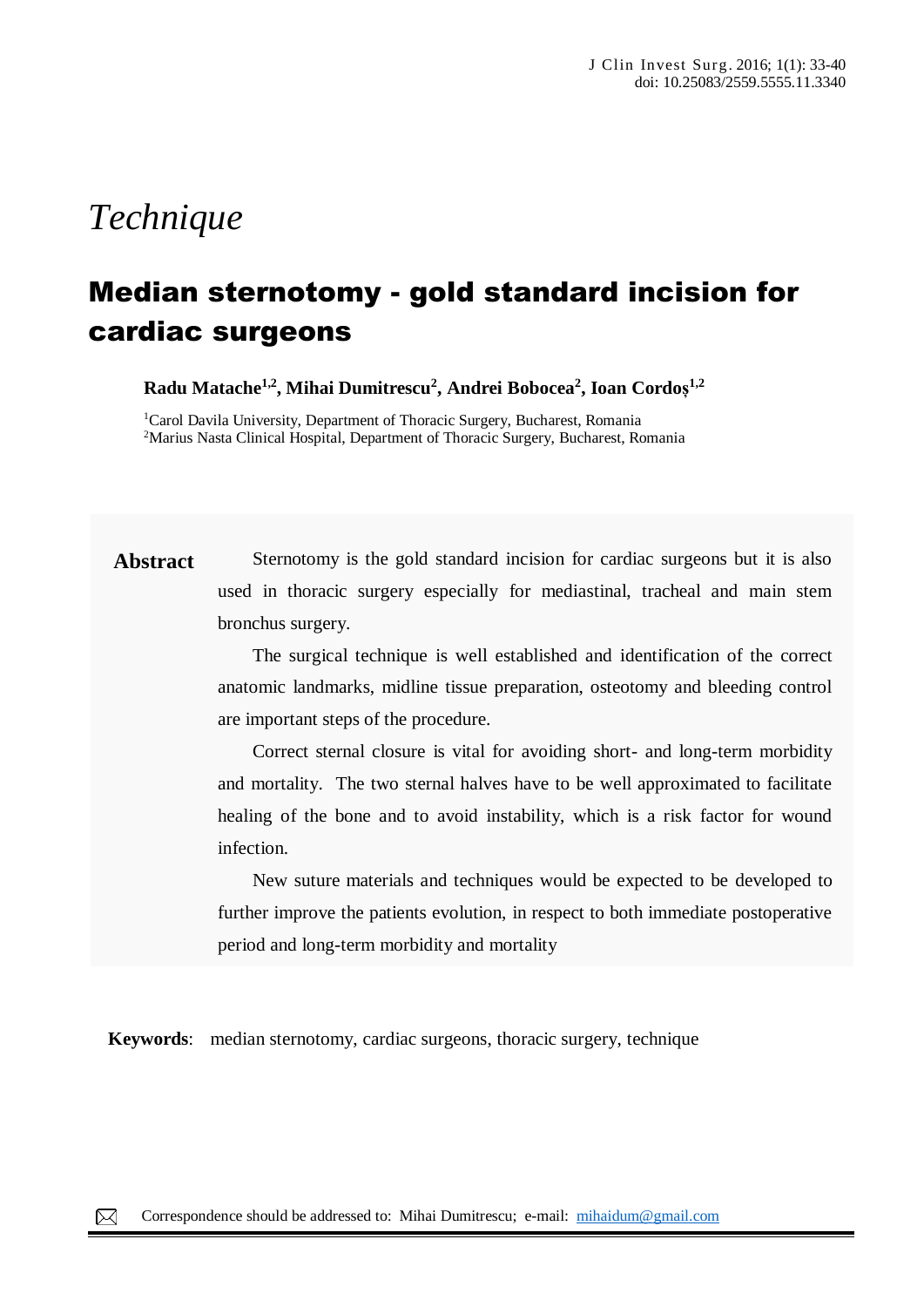## **Introduction**

Median sternotomy was introduced by Milton in 1897 and has since become the standard incision in cardiac surgery allowing for access to the mediastinum and pleural cavities (1).

In thoracic surgery the incision is used for tumor resections of the anterior mediastinum, lower trachea and main stem bronchus surgery as well as retrosternal goiters or for the management of vascular lesions (2, 3).

Sternotomy can also be used in combination with left or right thoracotomy as an upper or lower partial sternotomy due to the reduced morbidity and mortality by sternal dehiscence. The use of sternotomy in trauma patients for the management of heart and great vessel lesions is limited thoracotomy is more frequently used by thoracic surgeons (3-5).

#### **Technique**

The sternum is responsible for the stability of the chest, which is the precondition of physiological respiration. An unstable sternum can result in wound infection and significant morbidity.

#### *Patient preparation*

The patient is positioned in supine position with the arms secured alongside him and a roll between the scapulae. The upper torso is shaved, antibiotic prophylaxis is given within one hour of the incision and the patient is draped with sterile film (2, 3).

#### *Incision*

alba is incised (Figure 1). The incision has to be a incision is used for surgery of the mediastinal



*Figure 1. Identifying the xyphoid (A) and sternal notch (B) before incision*



*Figure 2. Incision of the skin, cutaneous layer (A) and periosteum (C) according to landmarks (B)*

can be easily incised with cautery between these two landmarks by dividing the subcutaneous tissue and the underlying pectoral fascia between the fibres of the pectoralis major muscle (Figure 2).

The jugulum and xiphoid are marked and linea to just below the angle of Louis. This limited median and vertical line between the sternal notch goiters, surgery of the trachea and minimally and the tip of the xiphoid process. The midline invasive aortic and mitral valve repair. From here In select patients the incision can be limited to an upper sternotomy or manubriotomy which starts from the sternal notch, and continues down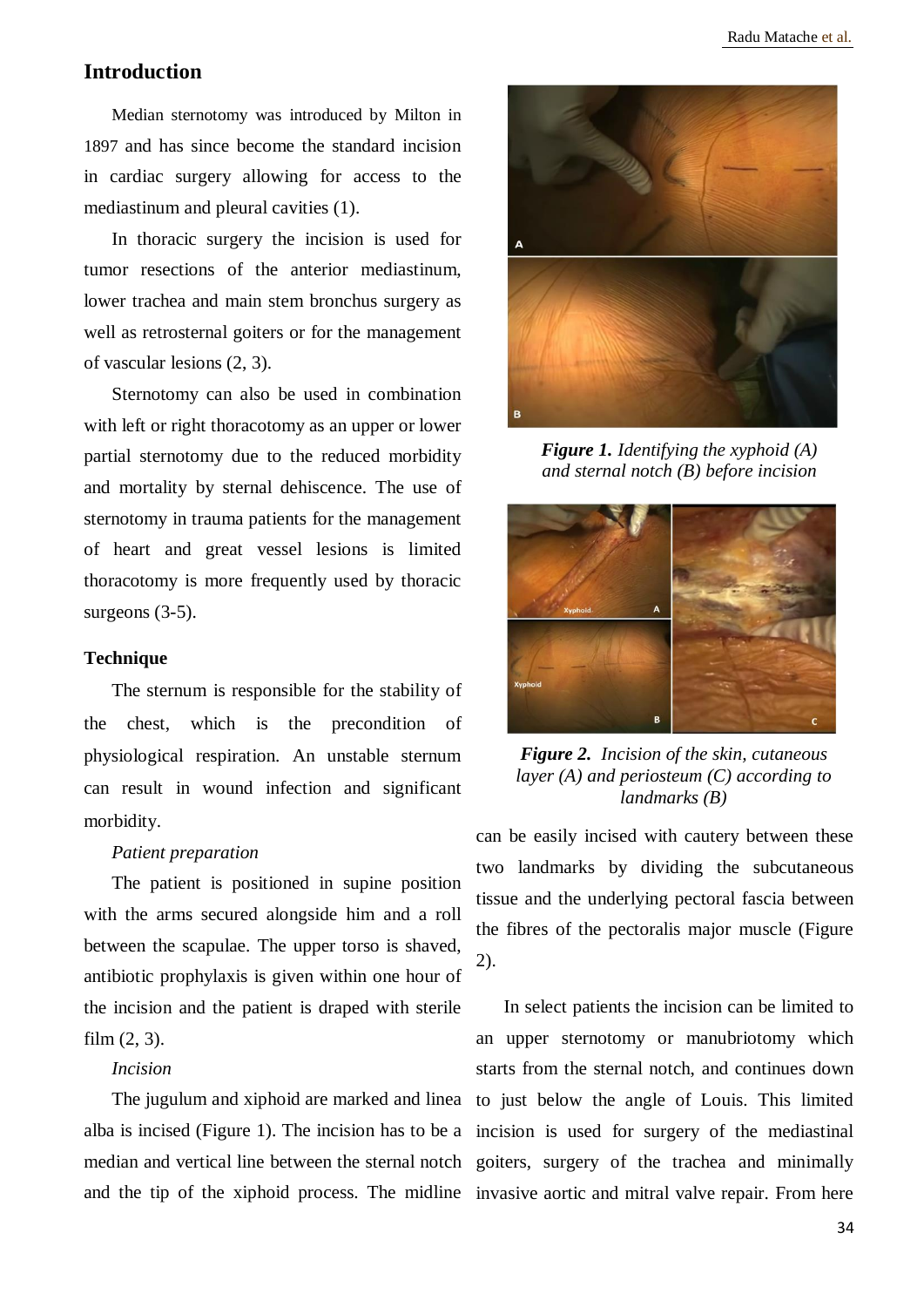## Median sternotomy for cardiac surgery

the incision is extended toward the right fourth structures such as pleura, pericardium, innominate

rib. The periosteum is divided and bleeding points are cauterized with the electrocautery. Next, the tissue is cauterized from the fourth rib up to the pectoralis major muscle before dividing the sternum for a length of up to 10cm (6, 7).

The sternal periosteum is then separated, while at the same time cauterizing bleeding points, being careful not to strip the periosteum as this may cause difficulties with healing.

Identification and division of the transverse venous arch in the jugulum is mandatory in order to avoid bleeding. The interclavicular ligament of the sternal notch, which is located at 0.5cm below the surface, is divided next with the cautery.

The third step is blunt digital dissection of the posterior side of the sternum from the underlying sternoclavicular ligament. The final step before sawing is blunt digital dissection of the xyphoid process from the underlying tissue of the diaphragm. Blunt digital dissection carries no risk and ensures the blade of the sternal saw doesn't come in contact with the underlying tissue.

The sternum is usually divided from top to bottom by using a sternal saw (Figure 3) but it can also be performed from the bottom to the top (2, 3).

## *Osteotomy*

After preparation of the jugulum, the xiphoid and the midline, the surgeon is prepared to saw the sternum. Before sawing, the anaesthesist is asked to stop ventilating the lungs in order to avoid accidental opening of the mediastinal pleura with the saw. Usually, the osteotomy is performed from above downwards and the saw is oriented upwards in order to avoid injury to underlying

vein or brachiocephalic artery (1-3, 8).



*Figure 3. Electric sternal saw activated by foot pedal*

The exposed periosteum will led to bleeding which can be controlled with the cautery and bone wax for sealing the bone marrow. It is worth noting that excessive cauterization of the periosteum may lead to necrosis and wound infection, while an excessive amount of wax prevents ossification. Some surgeons use only towels placed over the sternal edges to control the bleeding (Figure 4).



*Figure 4. Control of the bleeding after sternotomy with cautery (A) and wax (B and C)*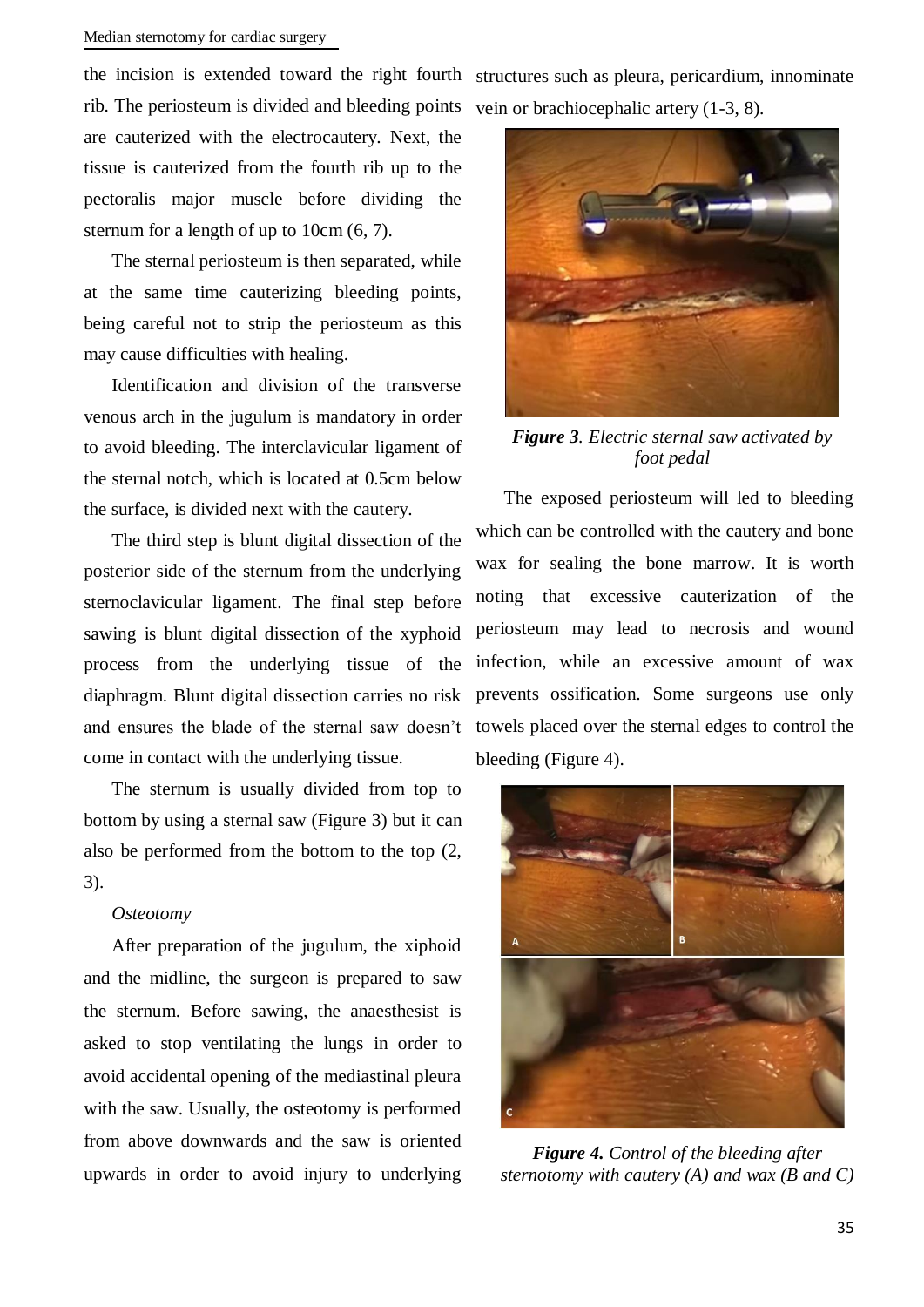## *Retraction*

The sternum is retracted slowly and progressively in order to avoid fractures. Initially the sternum will be retracted manually until there is enough room to insert a Finnocheto retractor. Towels can be placed around the sternal edges for bleeding control and protection from retraction trauma. During retraction the sternopericardial ligaments are freed passively from the posterior surface of the sternum (Figure 5).



*Figure 5. Gradual opening of the sternum with Finochetto retractor.*

## *Chest tubes*

At the end of the procedure, mediastinal and/or pleural tubes are placed through stab incisions in the epigastrium. It is important to place the tubes below the fascia of the rectus muscle to avoid herniation and not too far from the median line as to avoid injury of the epigastric vessels. The retrosternal chest drains are removed when drainage is serous and below 100ml/day.

#### *Sternal closure*

To protect the heart during insertion of the wires, a towel is placed between the sternal halves. The wires can be made from stainless steel

(for benign conditions such as tracheal stenosis) or silk (in patients with mediastinal tumors requiring radiation therapy), either singular or figure of eight.

The number of wires used for closure depends on the patients weight and height, and varies from 6 to 10, but as a general rule we use one wire for every 10-15kg of the patients weight. Two-three wire sutures are placed around the manubrium and four-six are placed around the edges of the body of the sternum.

The wires can either be passed through the sternal bone, perpendicularly in order to create a passage with minimal bleeding, or parasternal, through the intercostal space but with the risk of injuring the internal thoracic pedicle or intercostal bundle. The wires must be placed at equal distance from each other in order to avoid an override or shift of the sternal edges. After all wires have been set, the towel is removed carefully while lifting the wires upwards (9, 10).

Before closure, the mediastinum is rinsed with saline solution and both retrosternal halves are checked for bleeding. The surplus wax must be removed before closure and some surgeons even remove the initially used bone wax from the spongiosa in order to prevent healing complications (9).

While approximating the sternal halves, it is important not to apply too much force as to avoid horizontal fractures of the sternum. After proper approximation, the wires are twisted until the sternal halves are tightly re-approximated. It is important not to over-twist the wires because they can easily brake (Figure 6). The twisted ends must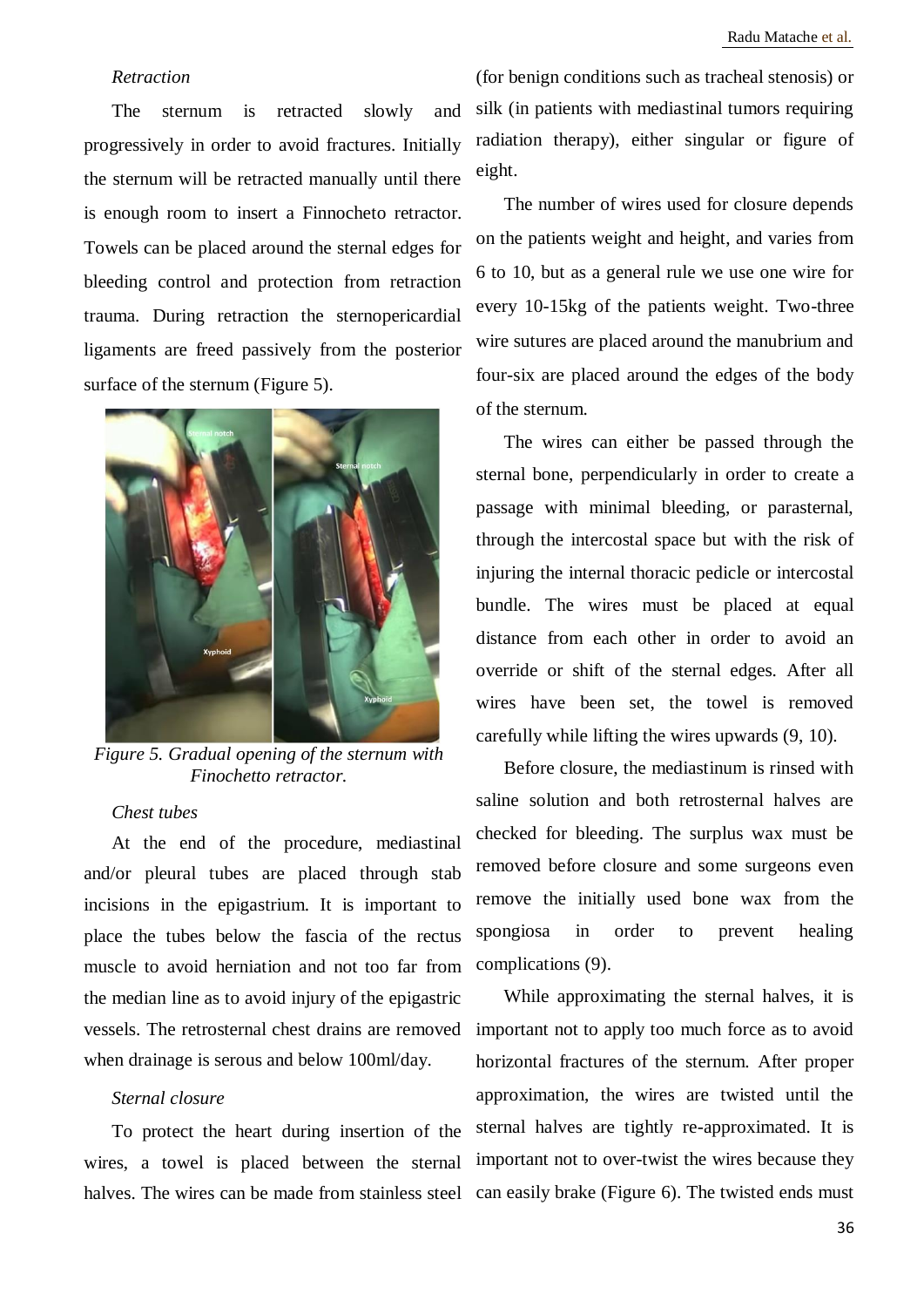centimeter, and have to be buried into the for stabilization for 4–6 weeks (9, 10). presternal tissue because they may cause skin erosion or perforation (10).



*Figure 6. Closure of the sternum using stainless steel wires.*

Inappropriate sternal approximation can cause postoperative pain and dehiscence, which is a risk factor for wound infection. The tissues, including the pectoralis fascia, are then closed in separate layers with resorbable running sutures. The skin is closed either with an absorbable running suture or with clips  $(2)$ .

## *Wound care*

The wound is cleaned with iodine and the dressing will not be removed until 5 days postoperatively.

#### *Sternal care*

infection and instability are body mass index >30, noise, movement during respiration, purulent chronic obstructive pulmonary disease, bilateral discharge from the sternal wound, sternal mammary harvesting, >75 years of age and dehiscence and retrosternal effusion (2) (Figure diabetes. In order to keep the sternum stabilized 7).

not be too long, usually less than half of we recommend to patients to wear a thoracic vest

## *Outcome & Discussion*

The advantages of sternotomy are that it can be performed rapidly and allows excellent exposure for all pathologies situated in the anterior and middle mediastinum. The disadvantages of sternotomy are the long midline scar and the possibility of sternal instability, lifethreatening osteomyelitis and mediastinitis (2).

Complications, such as sternal dehiscence with instability and wound infections, are rare if sternotomy and sternal closure are performed properly, and depend more on patient-related risk factors.

## *Infection and dehiscence*

Infections can be either superficial or deep. The incidence rate of the former is reported to be between 3 and 8%, while for the latter, mediastinitis has been reported to occur at a rate of only 1–3% and is associated with high mortality rate of up to 35%  $(2, 3)$ .

The risk factors identified for sternal wound often have fever, leukocytosis, sternal clicking The incidence of sternal wound infection and dehiscence is increased by advanced patient age, diabetes, obesity, smoking, steroid therapy, excessive cauterization, prolonged surgery, reintervention and chronic obstructive pulmonary disease. Patients with sternal wound infection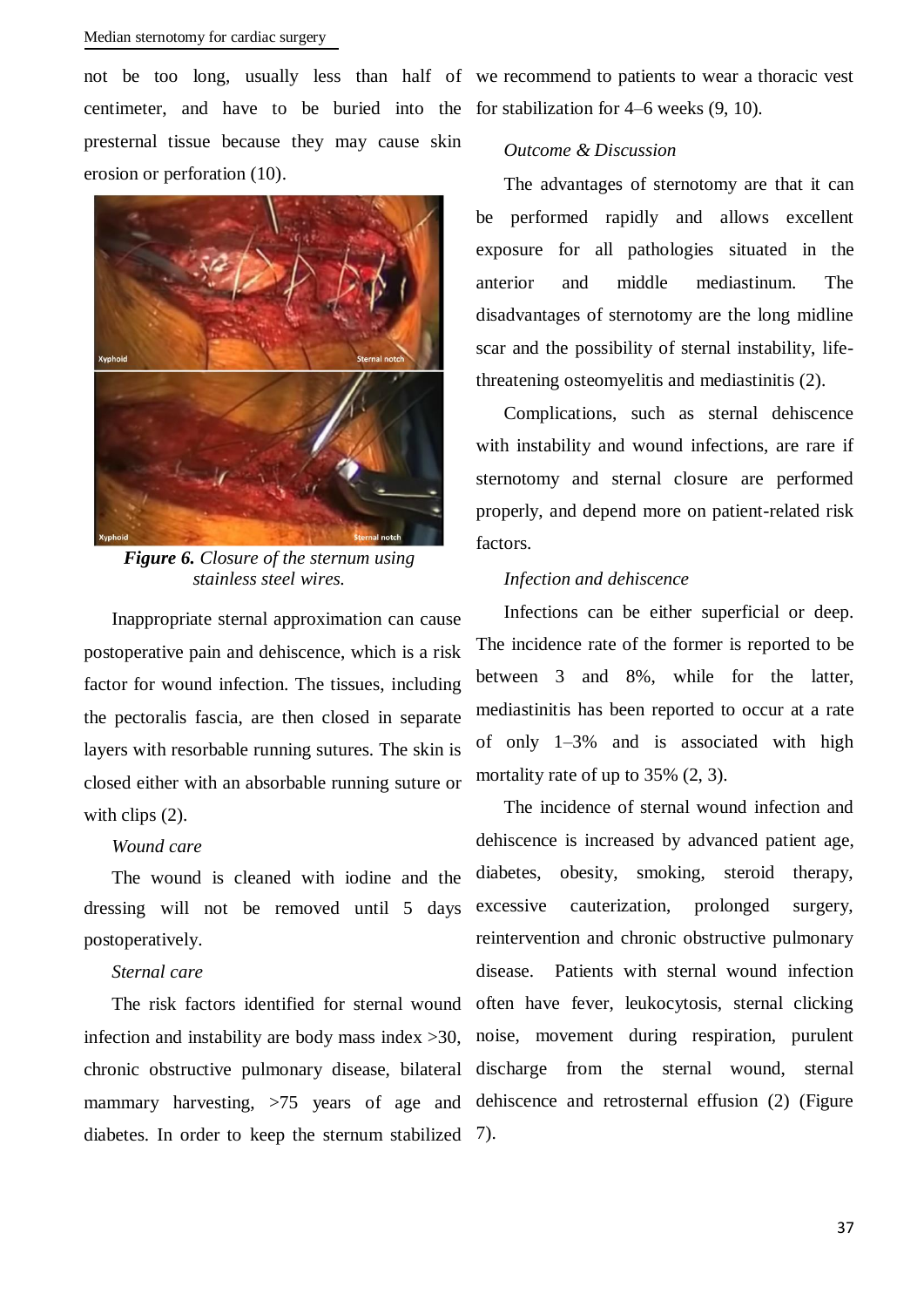

*Figure 7. Obese female patient with sternal wound dehiscence and infection*

Sternal dehiscence generally manifests 3-5 days postoperatively with a sero-sanguineous leak from the sternal wound and sudden wound opening on straining. The patient may be treated with wound debridement and sternal rewiring, although conservative management with vacuumassisted closure therapy is also an option but with some risks (1, 11, 12).

## *Sternal instability and pseudoarthrosis*

After surgery approximately 1-2% of patients present signs of sternal instability like costochondral pain, clicking noise during movement, and palpable instability on coughing. These patients are at risk of developing a sternal wound infection but most cases resolve favorably by pseudoarthrosis (1).

#### *Brachial plexus injury*

Brachial plexus injury has been reported as a consequence to sternal retraction but the complication is extremely rare and diagnosis requires electromyogram studies. Treatment involves the use of analgesics and physiotherapy (1).

#### *Keloid and hypertrophic scars*

Hypertrophic scarring is frequent and keloid scars are more frequent in African population (1).

## **Conclusions**

Sternotomy is the gold standard incision for cardiac surgeons but it is also used in thoracic surgery especially for mediastinal, tracheal and main stem bronchus surgery. The surgical technique is well established and identification of the correct anatomic landmarks, midline tissue preparation, osteotomy and bleeding control are important steps of the procedure. Correct sternal closure is vital for avoiding short- and long-term morbidity and mortality. The two sternal halves have to be well approximated to facilitate healing of the bone and to avoid instability, which is a risk factor for wound infection.

## **References**

- 1. Iriz E, Erer D, Koksal P, Ozdogan ME, Halit V, Sinci V, Gokgoz L, Yener A. Corpus sterni reinforcement improves the stability of primary sternal closure in high-risk patients. *Surg Today*. 2007; 37(3): 197-201. PMID: 17342356 [https://doi.org/10.1007/s00595-006-](https://doi.org/10.1007/s00595-006-3376-5) [3376-5](https://doi.org/10.1007/s00595-006-3376-5)
- 2. Staveski S, Abrajano C, Casazza M, Bair E, Quan H, Dong E, Petty A, Felix K, Roth SJ. Silver-Impregnated Dressings for Sternotomy Incisions to Prevent Surgical Site Infections in Children. *Am J Crit Care*. 2016; 25(5): 402-8. PMID: 27587419

<https://doi.org/10.4037/ajcc2016843>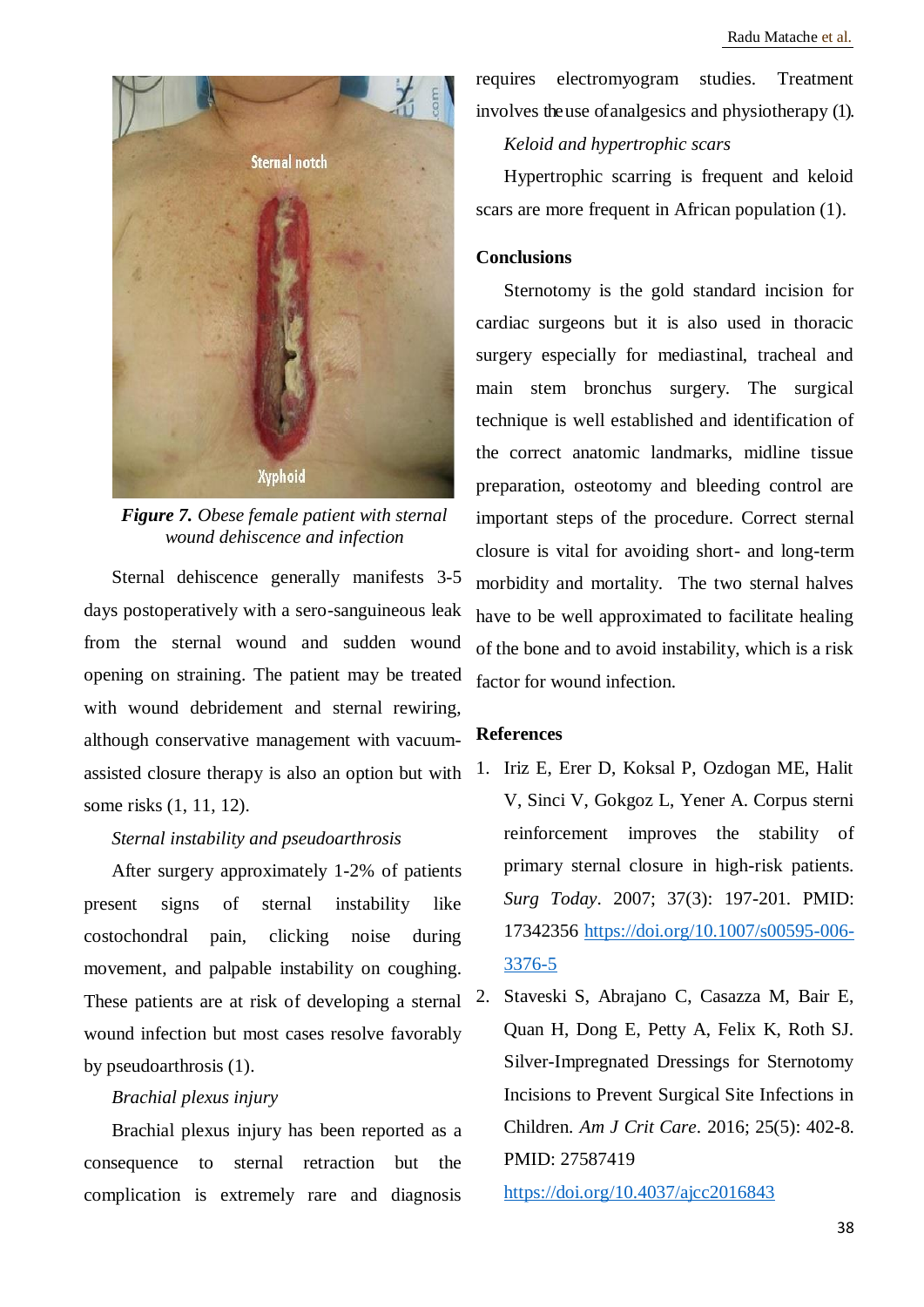3. Ghorpade N, Hill D, Mohajeri M. Alternative for primary pericardial closure: sentry for reentry. *Heart Lung Circ*. 2004; 13(1): 52-5. PMID: 16352168

## <https://doi.org/10.1016/j.hlc.2004.01.008>

- 4. Kalliomäki ML, Puolakka P, Huhtala H, Sisto T, Järvelä K. Bedside diagnosis of persistent post-sternotomy pain. *Acta Anaesthesiol Scand*. 2016; 60(7): 969-76. PMID: 26919717 <https://doi.org/10.1111/aas.12704>
- 5. Atluri P, Stetson RL, Hung G, Gaffey AC, Szeto WY, Acker MA, Hargrove WC. Minimally invasive mitral valve surgery is associated with equivalent cost and shorter hospital stay when compared with traditional sternotomy. *J Thorac Cardiovasc Surg*. 2016; 151(2): 385-8. PMID: 26432722 <https://doi.org/10.1016/j.jtcvs.2015.08.106>
- 6. Meszaros K, Fuehrer U, Grogg S, Sodeck G, Czerny M, Marschall J, Carrel T. Risk Factors for Sternal Wound Infection After Open Heart Operations Vary According to Type of Operation. *Ann Thorac Surg*. 2016; 101(4): 1418-25. PMID: 26652136

[https://doi.org/10.1016/j.athoracsur.2015.09.0](https://doi.org/10.1016/j.athoracsur.2015.09.010) [10](https://doi.org/10.1016/j.athoracsur.2015.09.010)

Replacement: Treatment by Sternotomy versus Minimally Invasive Approach. *Braz J Cardiovasc Surg*. 2016; 31(6): 422-427. PMID: 28076618

<https://doi.org/10.5935/1678-9741.20160085>

Pain and Breathing Exercises Among Median

Sternotomy Patients. *Pain Manag Nurs*. 2016; 17(6): 401-410. PMID: 27746091 <https://doi.org/10.1016/j.pmn.2016.05.006>

- 9. Bek EL, Yun KL, Kochamba GS, Pfeffer TA. Effective median sternotomy closure in highrisk open heart patients. *Ann Thorac Surg*. 2010; 89(4): 1317-8. PMID: 20338376 [https://doi.org/10.1016/j.athoracsur.2009.05.0](https://doi.org/10.1016/j.athoracsur.2009.05.057) [57](https://doi.org/10.1016/j.athoracsur.2009.05.057)
- 10. Huang AP, Sakata RK. Pain after sternotomy review. Braz J Anesthesiol. 2016; 66(4): 395- 401. PMID: 27343790 <https://doi.org/10.1016/j.bjane.2014.09.013>
- 11. van Wingerden JJ, de Mol BA, van der Horst CM. Defining post-sternotomy mediastinitis for clinical evidence-based studies. *Asian Cardiovasc Thorac Ann*. 2016; 24(4): 355-63. PMID: 26970253

<https://doi.org/10.1177/0218492316639405>

- 12. Sjogren J, Gustafsson R, Nilsson J, Lindstedt S, Nozohoor S, Ingemansson R. Negativepressure wound therapy following cardiac surgery: bleeding complications and 30-day mortality in 176 patients with deep sternal wound infection. *Interact Cardiovasc Thorac Surg*. 2011; 12(2): 117-20. PMID: 21106567 <https://doi.org/10.1510/icvts.2010.252668>
- 7. Ferreira RT, Silva RR, Marchi E. Aortic Valve 13. Carlesimo B, Lo Torto F, Rossi A, Marcasciano M, Ruggiero M. Long-term result of bilateral pectoralis major muscle advancement flap in median sternotomy wound infections. *Eur Rev Med Pharmacol Sci*. 2014; 18(24): 3767-72. PMID: 25555865
- 8. Zencir G, Eser I. Effects of Cold Therapy on 14. Wu S, Wan F, Gao YS, Zhang Z, Zhao H, Cui ZQ, Xie JY. Sternal reconstruction of deep